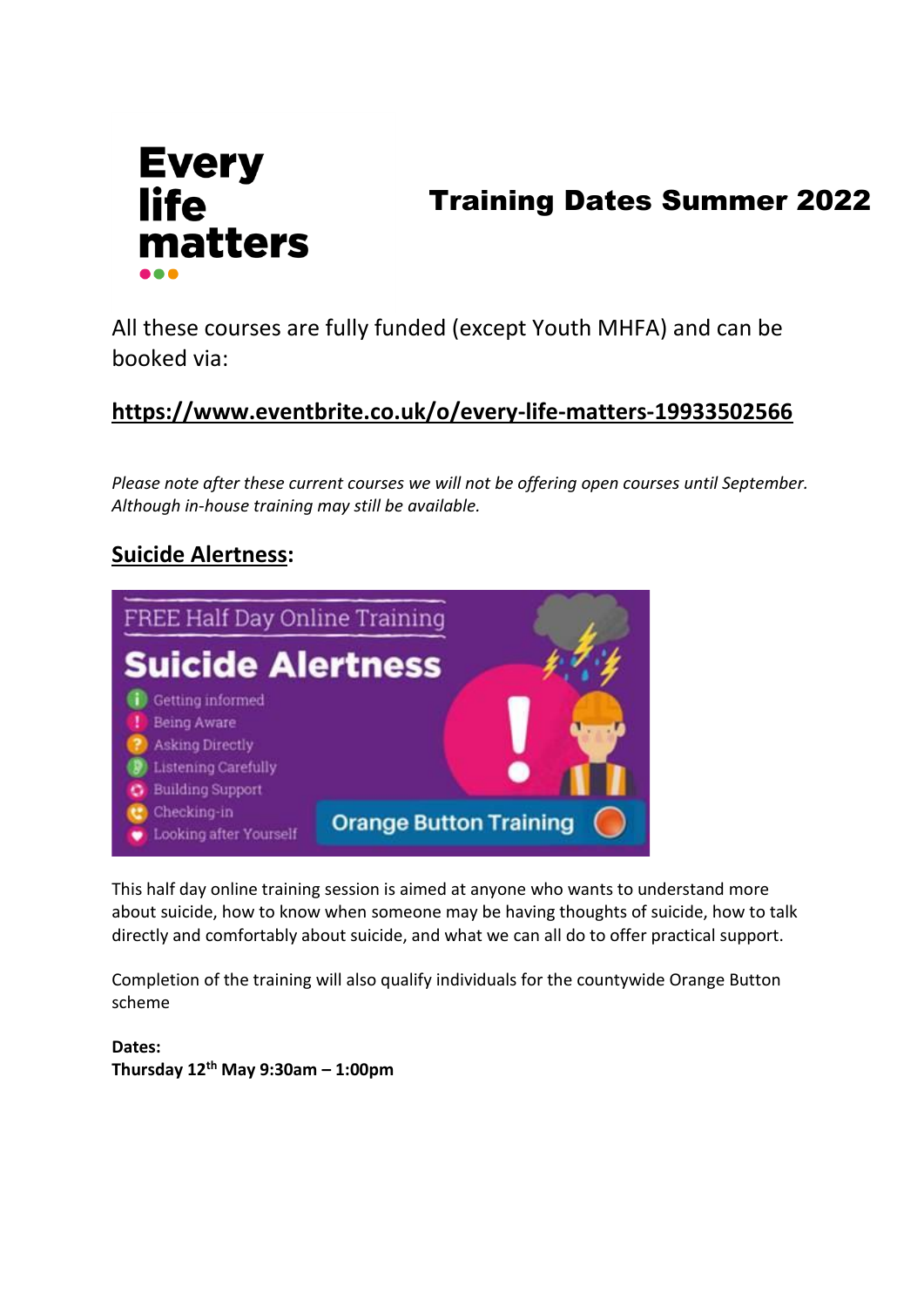# **Safety Planning:**



This 2 hour online session gives you the skills and tools to support an individual to develop their own safety plan. It is suitable for anyone in a support role who has already taken one of our suicide awareness or alertness courses, and wants to gain further skills in helping someone create a safety plan. This is an orange button training.

#### **Dates:**

**Tuesday 26th April 9:30am-11:30am Thursday 19th May 9:30am- 11:30am**

#### **Self Harm Alertness**



This three hour online training session is suitable for school staff, health and social care practitioners, and anyone in the community who wants to know more about self-harm, and how they can support someone who is self-harming.

There is a focus on young people but the learning is transferable across all ages.

#### **Dates:**

**Wednesday 18th May 9:30am-12:30pm**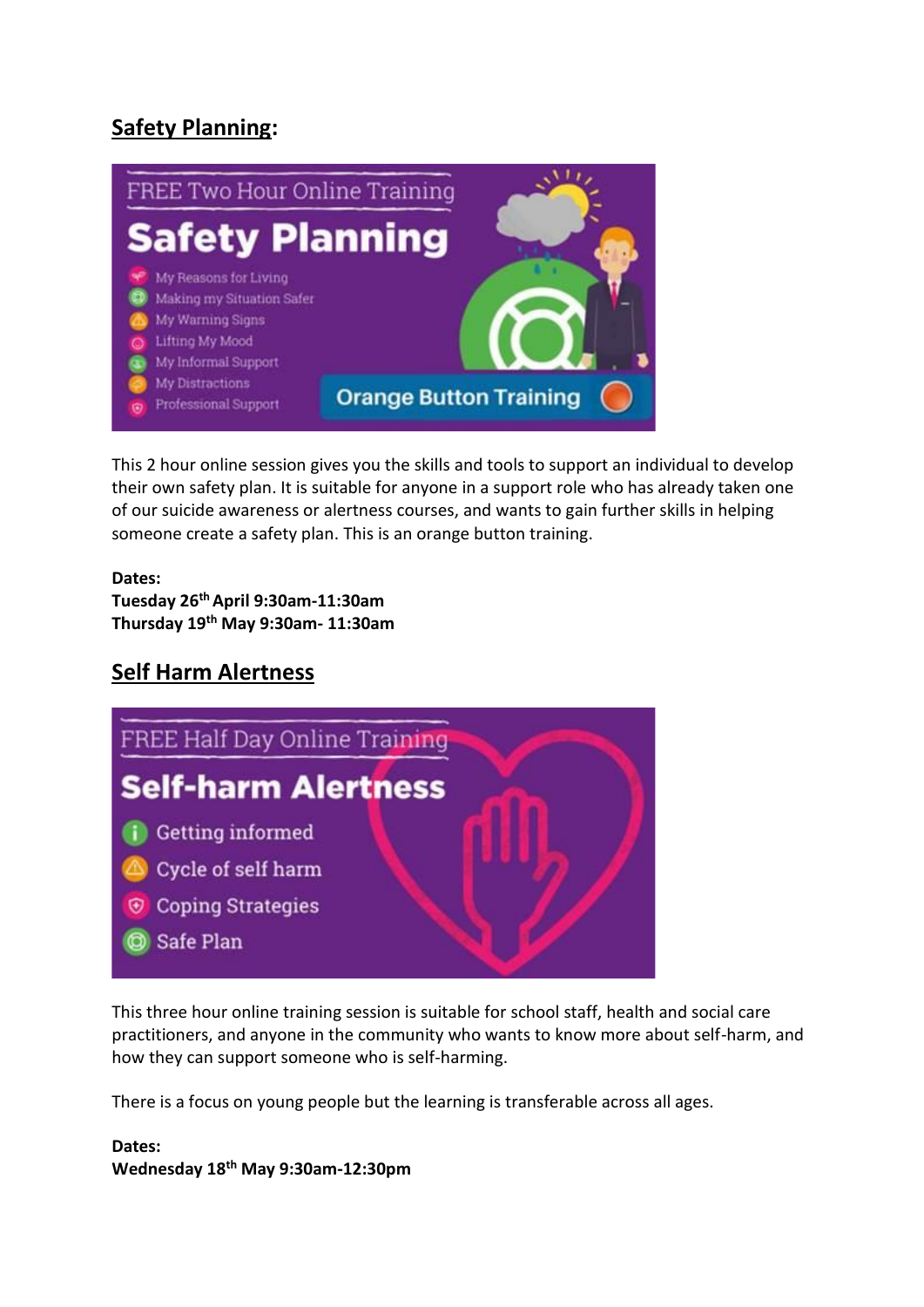### **Supporting Children's Mental Health**



This hour long session provides an insight into Mental Health, Self Harm and Suicide it is designed as an introduction for parents and carers or anyone who works with young people.

# **Dates:**

**Tuesday 10th May 10am- 11am Wednesday 8th June 12pm-1pm**

#### **Suicide Awareness:**



This one hour online training session is aimed at anyone who wants to understand more about suicide, how to know when someone may be having thoughts of suicide, how to talk directly and comfortably about suicide, and what we can all do to offer practical support.

**Dates: Tuesday 10th May 12pm- 1pm Wednesday 8th June 10am-11am**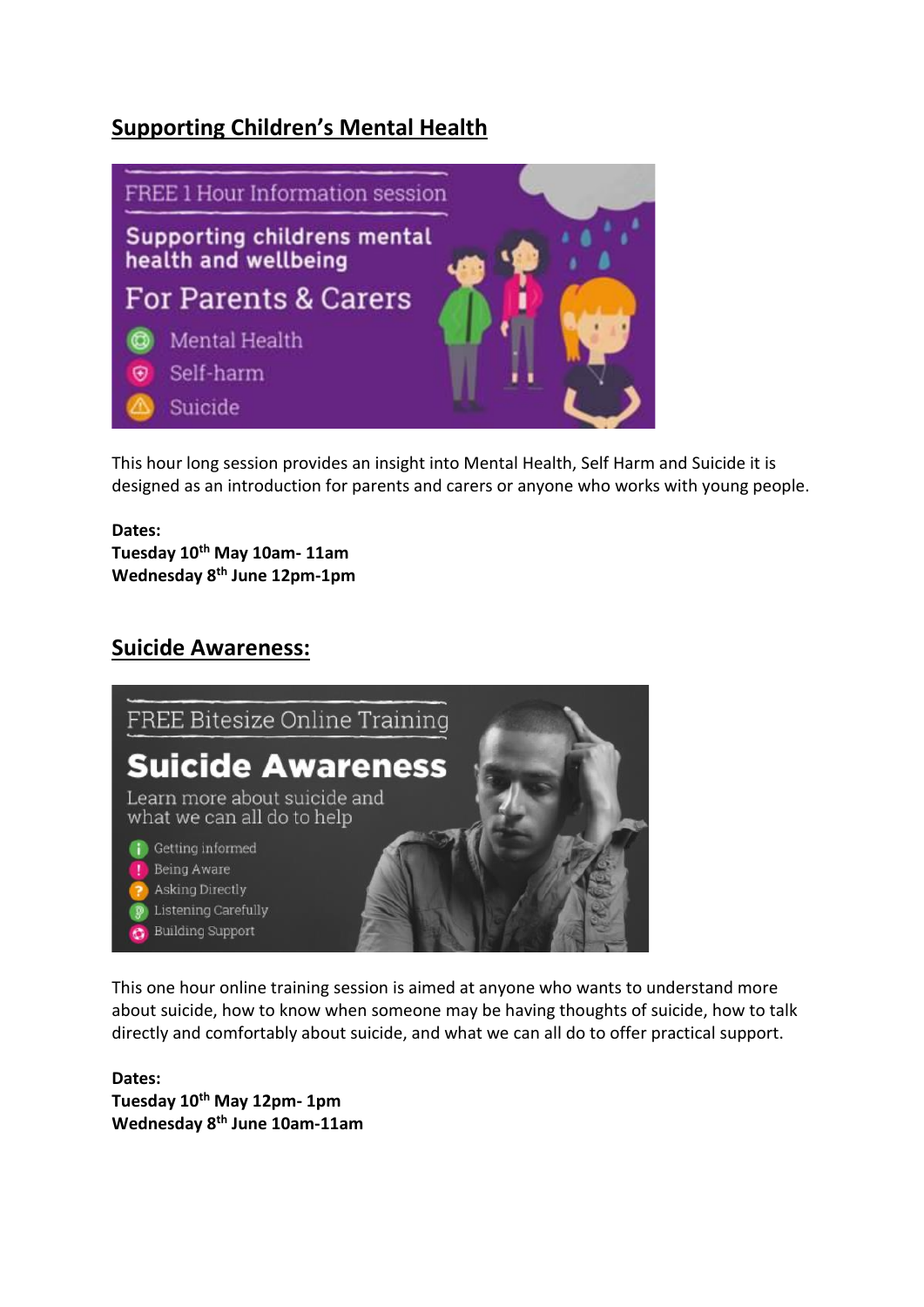### **Suicide First Aid:**



This course teaches and practices the skills and knowledge needed to identify someone who may be thinking about suicide and competently intervene to help create suicide-safety as a first aid approach. The course is taught using tutor-facilitated Socratic learning, minilectures, group work and audio-visual presentations. This is a highly interactive and emotionally engaging learning experience delivered via zoom.

This course is fully funded by Lancashire and South Cumbria ICS – normal minimum cost per place £35.

#### **Dates:**

**Thursday 9th June 9:30am - 1pm Tuesday 5th July 9:30am – 1pm**

#### **Emotional Resilience:**



This Connecting with People half day training aims to enhance our own emotional resilience

#### **Dates: Tuesday June 14th 9:30am-12:30pm**